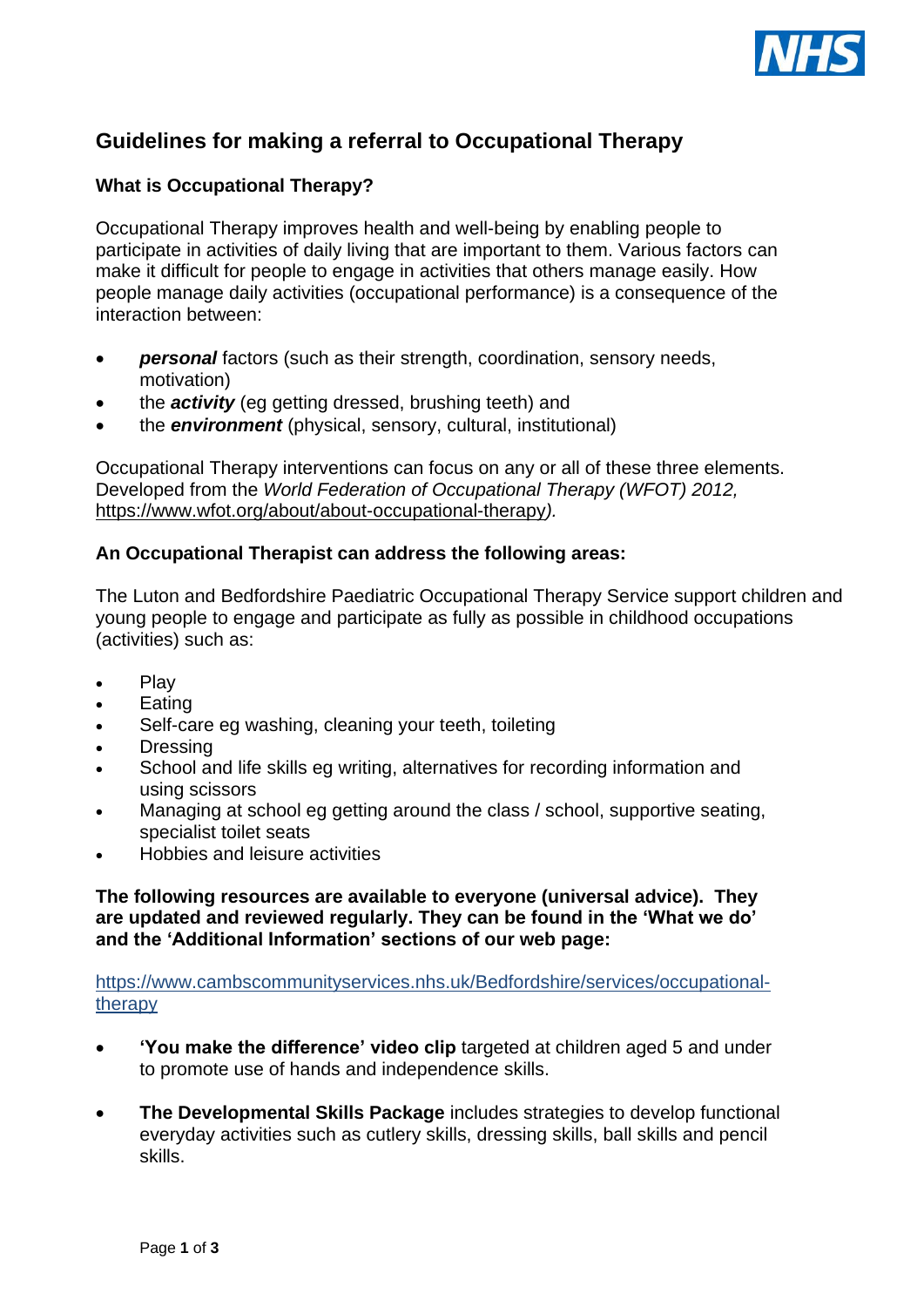- **Sensory Processing Awareness Training (video and planning wheel)**  which includes strategies and resources
- **Activity advice sheets**

**NB) Before considering a referral to Occupational Therapy please implement relevant strategies from our universal offer accessed from our web page above.** 

**Please also note that when a referral is triaged you may be asked to implement strategies from the universal offer for 12 weeks and refer following this if concerns remain.**

#### **Who can refer?**

Any professional who knows the child well.

#### **We accept referrals for children and young people:**

- Aged up to 18 years old or 19 for a child with SEND if in fulltime education.
- With a Luton or Bedfordshire GP.
- Who present with functional difficulties that are not in line with their overall developmental abilities (this includes academic attainment levels). With evidence that pre-advice strategies/interventions (on our website – see below) have been followed in school and home.

#### [https://www.cambscommunityservices.nhs.uk/Bedfordshire/services/occupational](https://www.cambscommunityservices.nhs.uk/Bedfordshire/services/occupational-therapy)[therapy\)](https://www.cambscommunityservices.nhs.uk/Bedfordshire/services/occupational-therapy)

For children and young people whose difficulty could be expected to be resolved or improved with intervention from other service providers (eg specialist teaching service or educational psychologist) and the identified needs do not fall within our area of specialism and associated core offer, we will signpost on to the most appropriate service.

#### **Regarding sensory differences our service follows the guidance from the The Royal College of Occupational Therapy:**

Sensory experiences and preferences are considered within an Occupational Therapy assessment where these experiences impact on the daily lives and activities of children.

Our approach is based on supporting parents/carers and schools to be aware of sensory processing difficulties and how to adapt the things around the child, such as the environment, the child's activities and our expectations and responses. We cannot change the sensory experiences of children but would aim to increase participation and help parents and school to manage the impact of these at home and in the classroom.